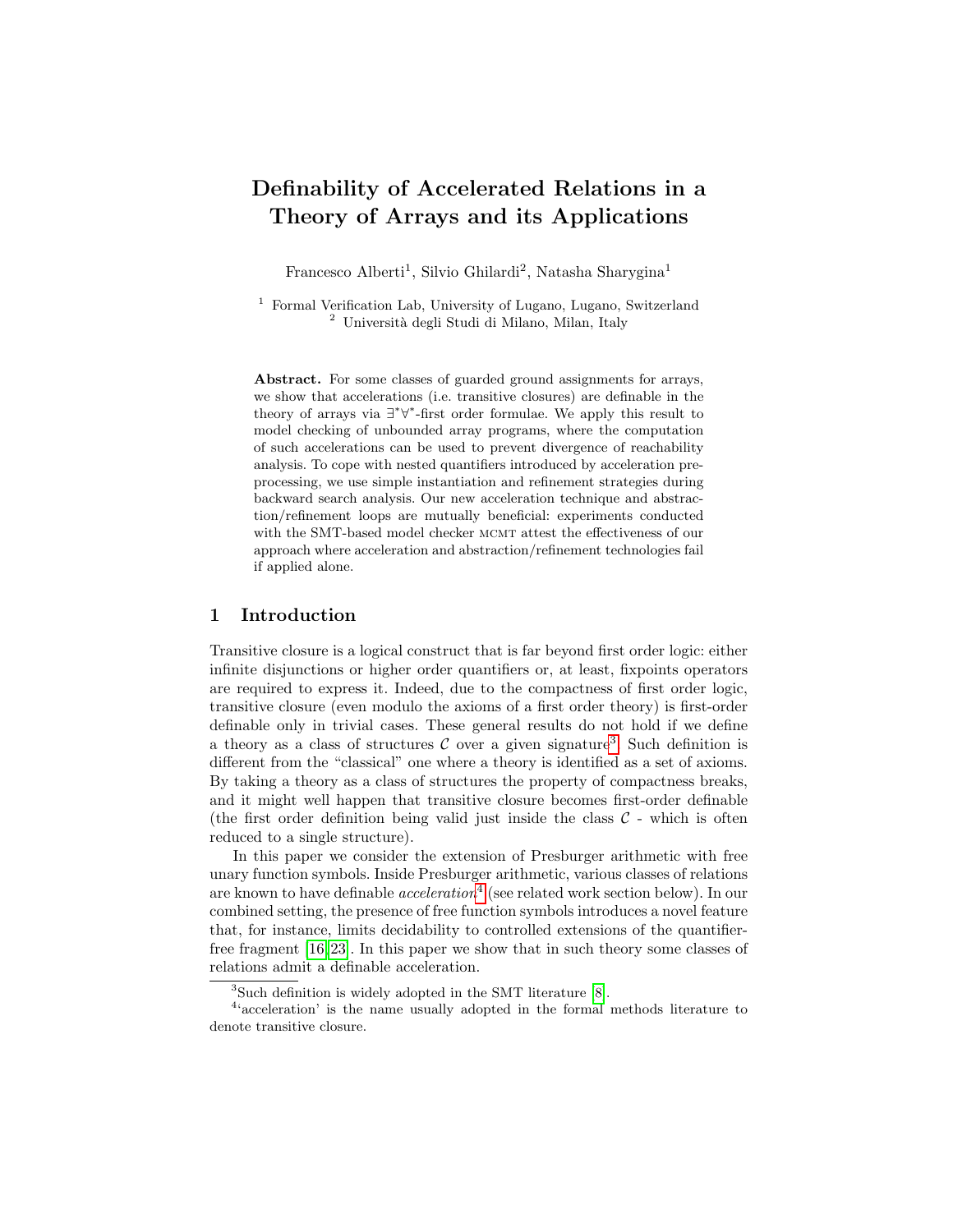The theoretical problem of studying the definability of accelerated relations has an important application in program verification. The theory we focus on is widely adopted to represent programs handling arrays, where free functions model arrays of integers. In this application domain, the accelerated counterpart of relations encoding systems evolution (e.g., loops in programs) allows to compute 'in one shot' the reachable set of states after an arbitrary but finite number of execution steps. This has the great advantage of keeping under control sources of (possible) divergence arising in the reachability analysis.

The contributions of the paper are many-fold. First, we show that inside the combined theory of Presburger arithmetic augmented with free function symbols, the acceleration of some classes of relations – corresponding, in our application domain, to relations involving arrays and counters – can be expressed in first order language. This result comes at a price of allowing nested quantifiers. Such nested quantification can be problematic in practical applications. To address this complication, as a second contribution of the paper, we show how to take care of the quantifiers added by the accelerating procedure: the idea is to import in this setting the so-called monotonic abstraction technique [\[1,](#page-14-1) [2\]](#page-14-2). Such technique has been reinterpreted and analyzed in a declarative context in [\[5\]](#page-14-3): from a logical point of view, it amounts to a restricted form of instantiation for universal quantifiers. Third, we show that the ability to compute accelerated relations is greatly beneficial in program verification. In particular, one of the biggest problems in verifying safety properties of array programs is designing procedures for the synthesis of relevant quantified predicates. In typical sequential programs (like those illustrated in Fig[.1\)](#page-2-0), the guarded assignments used to model the program instructions are ground and, as a consequence, the formulae representing backward reachable states are ground too. However, the invariants required to certify the safety of such programs contain quantifiers. Our acceleration procedure is able to supply the required quantified predicates. Our experimentation attests that abstraction/refinement-based strategies widely used in verification benefit from accelerated transitions. In programs with nested loops, as the allDiff procedure of Fig[.1](#page-2-0) for example, the ability to accelerate the inner loop simplifies the structure of the problem, allowing abstraction to converge during verification of the entire program. For such programs, abstraction/refinement or acceleration approaches taken in isolation are not sufficient; reachability analysis converges only if they are combined together.

Related Work. To the best of our knowledge, the only work addressing the problem of accelerating relations involving arrays is [\[13\]](#page-15-2). The approach used in this paper seems to be unable to handle properties of common interest with more than one quantified variable (e.g., "sortedness") and is limited to programs without nested loops. Our technique is not affected by such limitations and can successfully handle examples outside the scope of [\[13\]](#page-15-2).

Inside Presburger arithmetic, various classes of relations are known to have definable acceleration: these include relations that can be formalized as difference bounds constraints [\[15,](#page-15-3) [20\]](#page-15-4), octagons [\[12\]](#page-15-5) and finite monoid affine transformations [\[21\]](#page-15-6) (The paper [\[14\]](#page-15-7) presents a general approach covering all these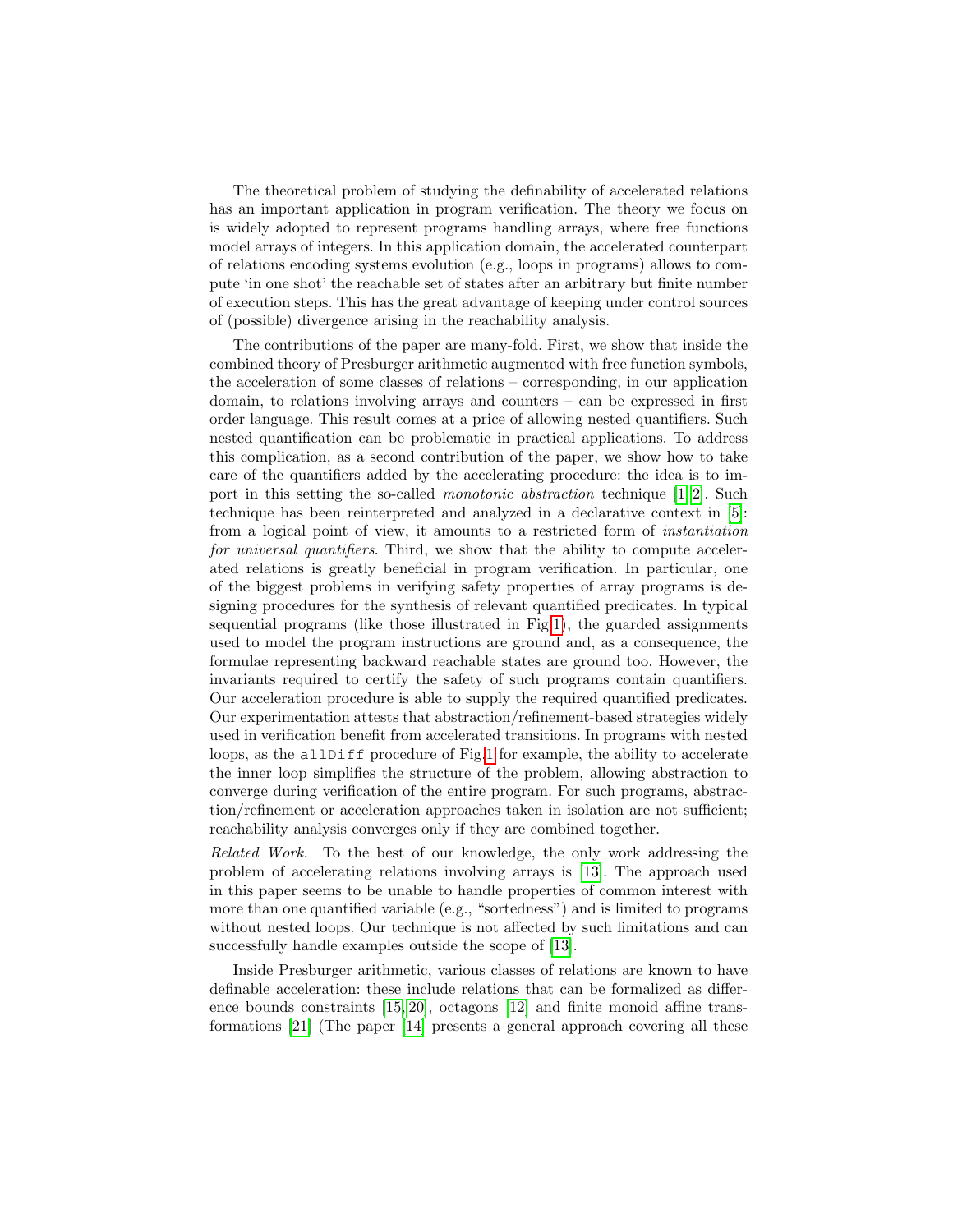function allDiff ( int a[N] ):  
\n1 
$$
r = true
$$
;  
\n2 for (i = 1; i < N \wedge r; i++)  
\n3 for (j = i-1; j  $\geq 0 \wedge r; j-$ )  
\n4 if (a[i] = a[j])  $r = false$ ;  
\n5 assert 
$$
\left(r \rightarrow \begin{pmatrix} \forall x, y(0 \leq x < y < N) \\ & & & \\ & & & \\ & & & \\ & & & \\ & & & \\ & & & \\ & & & & \\ \end{pmatrix}\right)
$$
\n
$$
(a)
$$
\n
$$
(b)
$$
\n
$$
(b)
$$

<span id="page-2-0"></span>Fig. 1. Motivating examples.

domains). Acceleration for relations over Presburger arithmetic has been also plugged into abstraction/refinement loop for verifying integer programs [\[17,](#page-15-8) [27\]](#page-15-9).

We recall that acceleration has also been applied fruitfully in the analysis of real time systems (e.g., [\[9,](#page-14-4) [26\]](#page-15-10)), to compactly represent the iterated execution of cyclic actions (e.g., polling-based systems) and address fragmentation problems.

Our work can be proficiently combined with SMT-based techniques for the verification of programs, as it helps avoiding the reachability analysis divergence when it comes to abstraction of programs with arrays of unknown length. Since the technique mostly operates at pre-processing level (we add to the system accelerated transitions by collapsing branches of loops handling arrays), we believe that our technique is compatible with most approaches proposed in array-based software model checking. We summarize some of these approaches below, without pretending of being exhaustive.

The vast majority of software model-checkers implement abstraction-refinement algorithms (e.g., [\[7,](#page-14-5)[19,](#page-15-11)[25\]](#page-15-12)). Lazy Abstraction with Interpolants [\[31\]](#page-15-13) is one of the most effective frameworks for unbounded reachability analysis of programs. It relies on the availability of interpolation procedures (nowadays efficiently embedded in SMT-Solvers [\[18\]](#page-15-14)) to generate new predicates as (quantifier-free) interpolants for refining infeasible counterexamples.

For programs with arrays of unknown length the classical interpolation-based lazy abstraction works only if there is a support to handle quantified predicates [\[3\]](#page-14-6) (the approach of [\[3\]](#page-14-6) is the basis of our experiments below). Effectiveness and performances of abstraction/refinement approaches strongly depend on their ability in generating the "right" predicates to stop divergence of verification procedures. In case of programs with arrays, this quest can rely on ghost variables [\[22\]](#page-15-15) retrieved from the post-conditions, on the backward propagation of post-conditions along spurious counterexamples [\[34\]](#page-15-16) or can be constraintbased [\[10,](#page-14-7) [35\]](#page-15-17). Recently, constraint-based techniques have been significantly extended to the generation of loop invariants outside the array property fragment [\[30\]](#page-15-18). This solution exploits recent advances in SMT-Solving, namely those devoted to finding solutions of constraints over non-linear integer arithmetic [\[11\]](#page-14-8). Other ways to generate predicates are by means of saturation-based theorem provers [\[29,](#page-15-19) [32\]](#page-15-20) or interpolation procedures [\[3,](#page-14-6) [28\]](#page-15-21).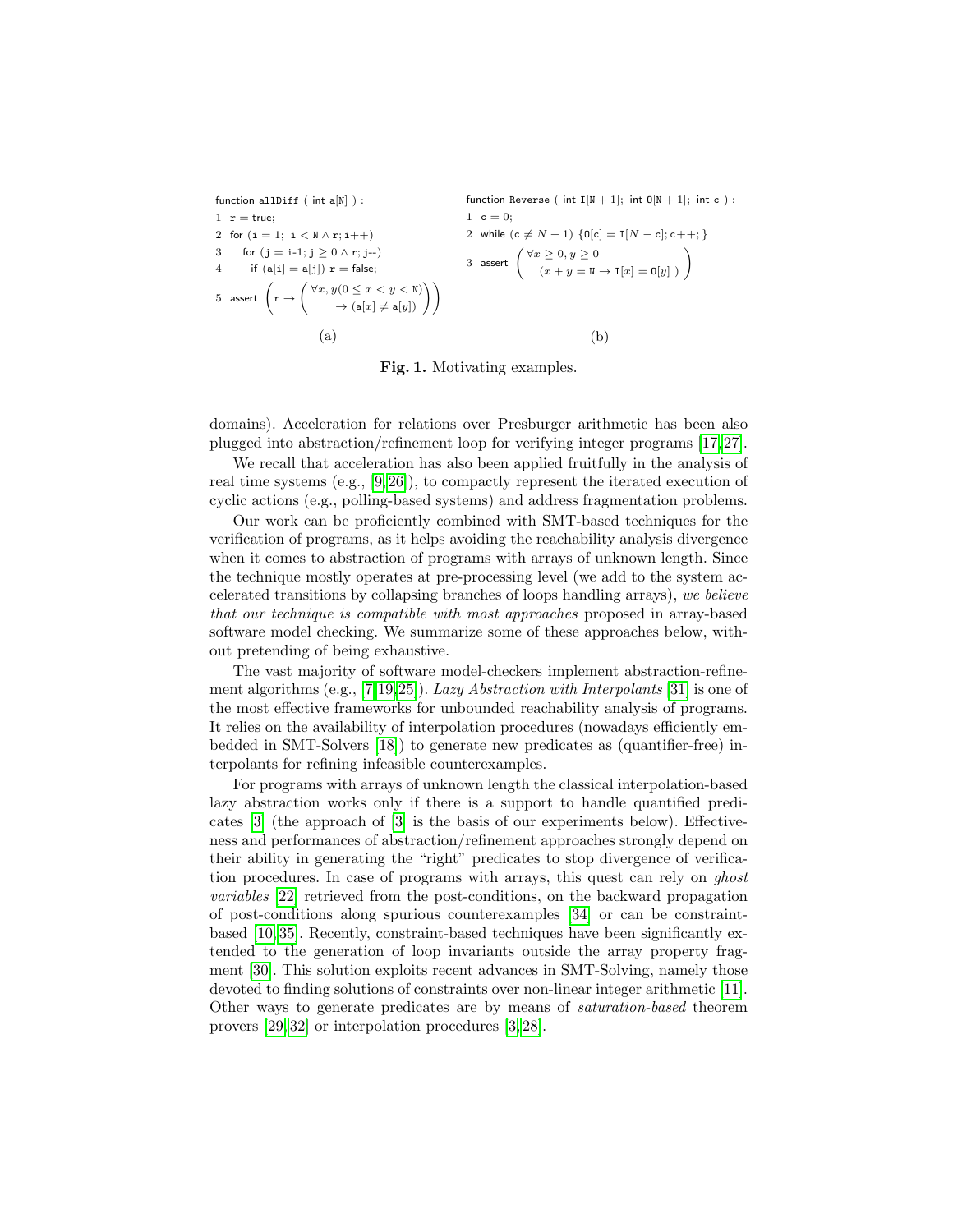All the aforementioned techniques suffer from a certain degree of randomness due to the fact that detecting the "right" predicate is an undecidable problem. For example, predicate abstraction approaches (i.e., [\[3,](#page-14-6) [4,](#page-14-9) [34\]](#page-15-16)) fail verifying the procedures in Fig[.1,](#page-2-0) which are commonly considered to be challenging for veri-fiers because they cause divergence<sup>[5](#page-3-0)</sup>. Acceleration, on the other side, provides a precise and systematic way for addressing the verification of programs. Its combination, as a preprocessing procedure, with standard abstraction-refinement techniques allows to successfully solve challenging problems like the ones in Fig[.1.](#page-2-0)

The paper is structured as follows: Section [2](#page-3-1) recalls the background notions about Presburger arithmetic and extensions. In order to identify the classes of relations whose acceleration we want to study, we are guided by software model checking applications. To this end, we provide in Section [3](#page-4-0) a classification of the guarded assignments we are interested in. Section [4](#page-5-0) demonstrates the practical application of the theoretical results. In particular, it presents a backward reachability procedure and shows how to incorporate acceleration with monotonic abstraction in it. The details of the theoretical results are presented later. The main definability result for accelerations is in Section [6,](#page-10-0) while Section [5](#page-9-0) introduces the abstract notion of an iterator. Section [7](#page-12-0) discusses our experiments and Section [8](#page-14-10) concludes the paper.

# <span id="page-3-1"></span>2 Preliminaries

We work in Presburger arithmetic enriched with free function symbols and with definable function symbols (see below); when we speak about validity or satisfiability of a formula, we mean satisfiability and validity in all structures having the standard structure of natural numbers as reduct. Thus, satisfiability and validity are decidable if we limit to quantifier-free formulæ (by adapting Nelson-Oppen combination results [\[33,](#page-15-22) [36\]](#page-15-23)), but may become undecidable otherwise (because of the presence of free function symbols).

We use  $x, y, z, \ldots$  or  $i, j, k, \ldots$  for variables;  $t, u, \ldots$  for terms,  $c, d, \ldots$  for free constants,  $a, b, \ldots$  for free function symbols,  $\phi, \psi, \ldots$  for *quantifier-free* formulæ. Bold letters are used for tuples and |−| indicates tuples length; hence for instance **u** indicates a tuple of terms  $u_1, \ldots, u_m$ , where  $m = |\mathbf{u}|$ . These tuples may contain repetitions. For variables, we use underlined letters  $\underline{x}, y, \ldots, \underline{i}, j, \ldots$  to indicate tuples without repetitions. Vector notation can also be used for equalities: if  $\mathbf{u} = u_1, \dots, u_n$  and  $\mathbf{v} = v_1, \dots, v_n$ , we may use  $\mathbf{u} = \mathbf{v}$  to mean the formula  $\bigwedge_{i=1}^n u_i = v_i.$ 

If we write  $t(x_1, \ldots, x_n)$ ,  $\mathbf{u}(x_1, \ldots, x_n)$ ,  $\phi(x_1, \ldots, x_n)$  (or  $t(\underline{x})$ ,  $\mathbf{u}(\underline{x})$ ,  $\phi(\underline{x})$ , ..., in case  $x = x_1, \ldots, x_n$ , we mean that the term t, the tuple of terms **u**, the quantifier-free formula  $\phi$  contain variables only from the tuple  $x_1, \ldots, x_n$ . Similarly, we may use  $t(\mathbf{a}, \mathbf{c}, \underline{x}), \phi(\mathbf{a}, \mathbf{c}, \underline{x}), \ldots$  to mean *both* that the term t or the

<span id="page-3-0"></span><sup>5</sup> The procedure Reverse outputs to the array O the reverse of the array I; the procedure allDiff checks whether the entries of the array a are all different. Many thanks to Madhusudan Parthasarath and his group for pointing us to challenging problems with arrays of unknown length, including the allDiff example.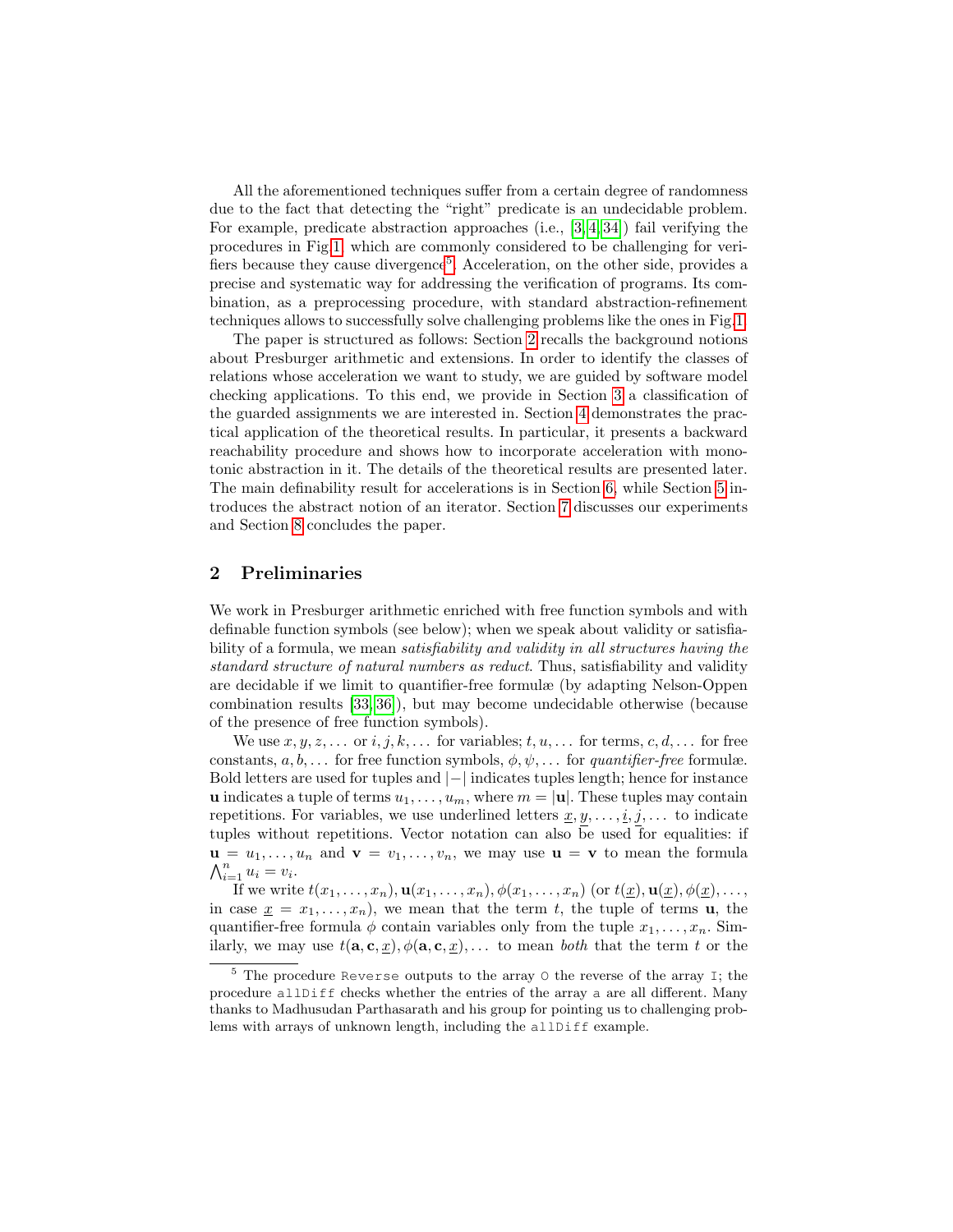quantifier-free formula  $\phi$  have free variables included in x and that the free function, free constants symbols occurring in them are among a, c. Notations like  $t(\mathbf{u}/x), \phi(\mathbf{u}/x), \ldots$  or  $t(u_1/x_1, \ldots, u_n/x_n), \phi(u_1/x_1, \ldots, u_n/x_n), \ldots$  - or occasionally just  $t(\mathbf{u}), \phi(\mathbf{u}), \ldots$  if confusion does not arise - are used for simultaneous substitutions within terms and formulæ. For a given natural number  $n$ , we use the standard abbreviations  $\bar{n}$  and  $n * y$  to denote the numeral of n (i.e. the term  $s^n(0)$ , where s is the successor function) and the sum of n addends all equal to y, respectively. If confusion does not arise, we may write just n for  $\bar{n}$ .

By a definable function symbol, we mean the following. Take a quantifier-free formula  $\phi(j, y)$  such that  $\forall j \exists ! y \phi(j, y)$  is valid ( $\exists ! y$  stands for 'there is a unique y such that ...'). Then a definable function symbol F (defined by  $\phi$ ) is a fresh function symbol, matching the length of  $j$  as arity, which is constrained to be interpreted in such a way that the formula  $\forall y.F(j) = y \leftrightarrow \phi(j, y)$  is true. The addition of definable function symbols does not affect decidability of quantifierfree formulæ and can be used for various purposes, for instance in order to express directly case-defined functions, array updates, etc. For instance, if a is a unary free function symbol, the term  $wr(a, i, x)$  (expressing the update of the array a at position i by over-writing  $x$ ) is a definable function; formally, we have  $j := i, x, j$  and  $\phi(j, y)$  is given by  $(j = i \land y = x) \lor (j \neq i \land y = a(j))$ . This formula  $\phi(j, y)$  (and similar ones) is usually written as

$$
y = (\text{if } j = i \text{ then } x \text{ else } a(j))
$$

to improve readability. Another useful definable function is integer division by a fixed natural number  $n$ : to show that integer division by  $n$  is definable, recall that in Presburger arithmetic we have that  $\forall x \exists! y \; \bigvee_{r=0}^{n-1} (x = n * y + r)$  is valid.

#### <span id="page-4-0"></span>3 Programs representation

As a first step towards our main definability result, we provide a classification of the relations we are interested in. Such relations are guarded assignments required to model programs handling arrays of unknown length.

In our framework a *program*  $P$  is represented by a tuple  $(\mathbf{v}, l_I, l_E, T)$ . The tuple  $\mathbf{v} := \mathbf{a}, \mathbf{c}, pc$  models system variables. Formally, we have that

- the tuple  $\mathbf{a} = a_1, \ldots, a_s$  contains free unary function symbols, i.e., the arrays manipulated by the program;
- the tuple  $\mathbf{c} = c_1, \ldots, c_t$  contains free constants, i.e., the integer data manipulated by the program;
- the additional free constant  $pc$  (called *program counter*) is constrained to range over a finite set  $L = \{l_1, ..., l_n\}$  of program locations over which we distinguish the *initial* and *error* locations denoted by  $l_I$  and  $l_E$ , respectively.

T is a set of finitely many formulæ  $\{\tau_1(\mathbf{v}, \mathbf{v}'), \ldots, \tau_r(\mathbf{v}, \mathbf{v}')\}$  called transition formulæ representing the program's body (here  $\mathbf{v}'$  are renamed copies of the variable tuple v representing the next-state variables).  $\mathcal{P} = (\mathbf{v}, l_I, l_E, T)$  is safe iff there is no satisfiable formula like

$$
(pc^{0} = l_I) \wedge \tau_{i_1}(\mathbf{v}^0, \mathbf{v}^1) \wedge \cdots \wedge \tau_{i_N}(\mathbf{v}^{N-1}, \mathbf{v}^N) \wedge (pc^N = l_E)
$$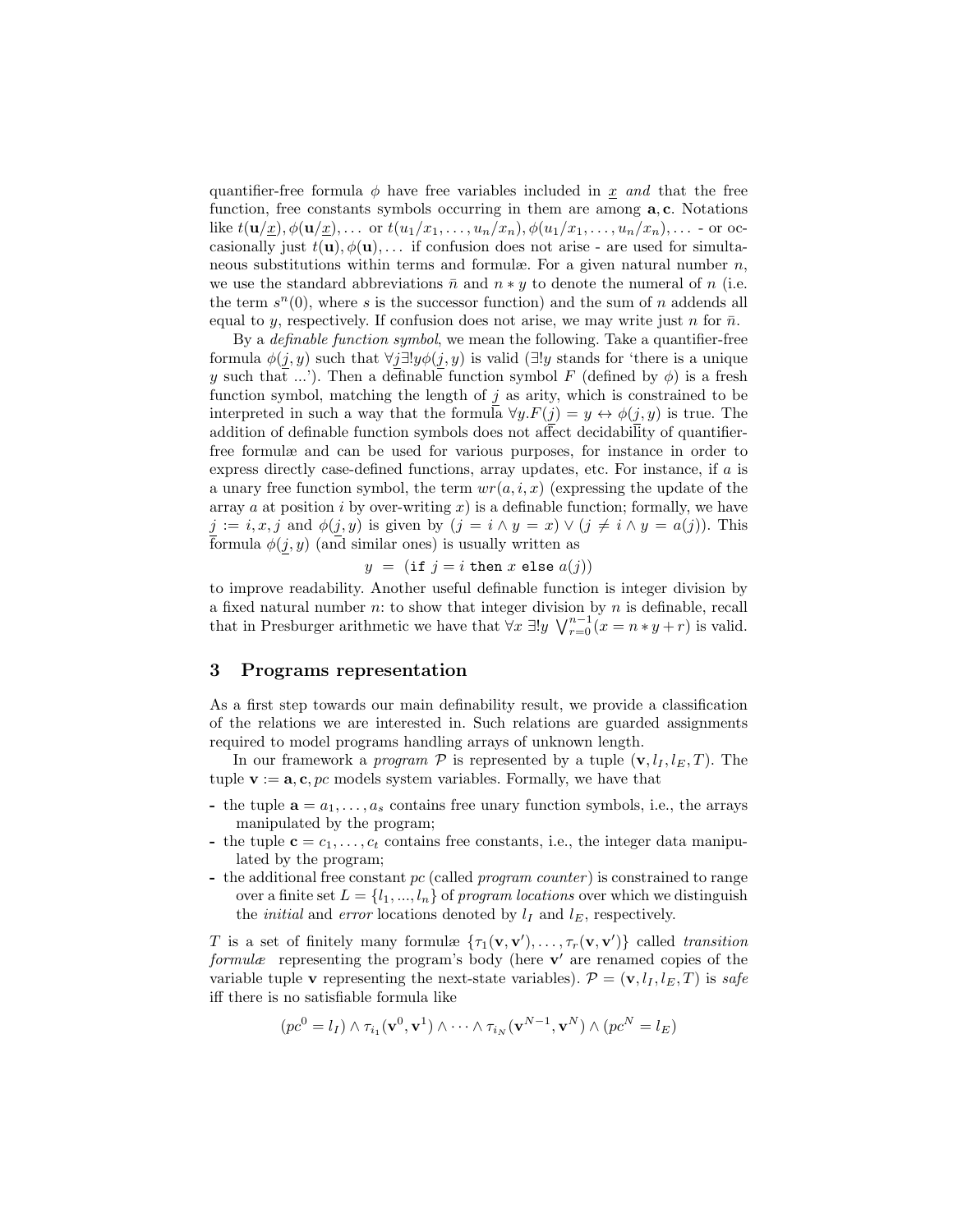where  $\mathbf{v}^0, \dots, \mathbf{v}^N$  are renamed copies of  $\mathbf{v}$  and each  $\tau_{i_h}$  belongs to T. Sentences denoting sets of states reachable by  $P$  can be:

- ground sentences, i.e., sentences of the kind  $\phi(\mathbf{a}, \mathbf{c}, pc)$ ;
- $\Sigma_1^0$ -sentences, i.e., sentences of the form  $\exists \underline{i}$ .  $\phi(\underline{i}, \mathbf{a}, \mathbf{c}, pc)$ ;
- $\Sigma_2^0$ -sentences, i.e., sentences of the form  $\exists \underline{i} \forall \underline{j}$ .  $\phi(\underline{i}, \underline{j}, \mathbf{a}, \mathbf{c}, pc)$ .

We remark that in our context satisfiability can be fully decided only for ground sentences and  $\Sigma_1^0$ -sentences (by Skolemization, as a consequence of the general combination results  $[33, 36]$  $[33, 36]$ ), while only subclasses of  $\Sigma^0_2$ -sentences enjoy a decision procedure [\[16,](#page-15-0)[23\]](#page-15-1). Transition formulæ can also be classified in three groups:

- ground assignments, i.e., transitions of the form

$$
pc = l \ \wedge \ \phi_L(\mathbf{c}, \mathbf{a}) \ \wedge \ pc' = l' \ \wedge \ \mathbf{a}' = \lambda j. \ G(\mathbf{c}, \mathbf{a}, j) \ \wedge \ \mathbf{c}' = H(\mathbf{c}, \mathbf{a}) \tag{1}
$$

-  $\Sigma_1^0$ -assignments, i.e., transitions of the form

$$
\exists \underline{k} \begin{pmatrix} pc = l & \wedge & \phi_L(\mathbf{c}, \mathbf{a}, \underline{k}) & \wedge & pc' = l' & \wedge \\ \mathbf{a}' = \lambda j & G(\mathbf{c}, \mathbf{a}, \underline{k}, j) & \wedge & \mathbf{c}' = H(\mathbf{c}, \mathbf{a}, \underline{k}) \end{pmatrix}
$$
(2)

-  $\Sigma_2^0$ -assignments, i.e., transitions of the form

$$
\exists \underline{k} \begin{pmatrix} pc = l & \wedge & \phi_L(\mathbf{c}, \mathbf{a}, \underline{k}) & \wedge & \forall \underline{j} \ \psi_U(\mathbf{c}, \mathbf{a}, \underline{k}, \underline{j}) & \wedge \\ pc' = l' & \wedge & \mathbf{a}' = \lambda j. \ G(\mathbf{c}, \mathbf{a}, \underline{k}, j) & \wedge & \mathbf{c}' = H(\mathbf{c}, \mathbf{a}, \underline{k}) \end{pmatrix}
$$
(3)

where  $G = G_1, \ldots, G_s, H = H_1, \ldots, H_t$  are tuples of definable functions (vectors of equations like  $\mathbf{a}' = \lambda j$ .  $G(\mathbf{c}, \mathbf{a}, \underline{k}j)$  can be replaced by the corresponding first order sentences  $\forall j$ .  $\bigwedge_{h=1}^{s} a'_{h}(j) = G_{h}(\mathbf{c}, \mathbf{a}, \underline{k}, j)\big)$ .

The composition  $\tau_1 \circ \tau_2$  of two transitions  $\tau_1(\mathbf{v}, \mathbf{v}')$  and  $\tau_2(\mathbf{v}, \mathbf{v}')$  is expressed by the formula  $\exists v_1(\tau_1(v, v_1) \wedge \tau_2(v_1, v'))$  (notice that composition may result in an inconsistent formula, e.g., in case of location mismatch). The preimage  $Pre(\tau, K)$  of the set of states satisfying the formula  $K(\mathbf{v})$  along the transition  $\tau(\mathbf{v}, \mathbf{v}')$  is the set of states satisfying the formula  $\exists \mathbf{v}'(\tau(\mathbf{v}, \mathbf{v}') \wedge K(\mathbf{v}'))$ . The following proposition is proved by straightforward syntactic manipulations:

<span id="page-5-1"></span>**Proposition 1.** Let  $\tau$ ,  $\tau_1$ ,  $\tau_2$  be transition formulæ and let  $K(\mathbf{v})$  be a formula. We have that: (i) if  $\tau_1, \tau_2, \tau, K$  are ground, then  $\tau_1 \circ \tau_2$  is a ground assignment and  $Pre(\tau, K)$  is a ground formula; (ii) if  $\tau_1, \tau_2, \tau, K$  are  $\Sigma_1^0$ , then  $\tau_1 \circ \tau_2$  is a  $\Sigma_1^0$ -assignment and  $Pre(\tau, K)$  is a  $\Sigma_1^0$ -sentence; (iii) if  $\tau_1, \tau_2, \tau, K$  are  $\Sigma_2^0$ , then  $\tau_1 \circ \tau_2$  is a  $\Sigma_2^0$ -assignment and  $Pre(\tau, K)$  is a  $\Sigma_2^0$ -sentence.

#### <span id="page-5-0"></span>4 Backward search and acceleration

This section demonstrates the practical applicability of the theoretical results of the paper in program verification. In particular, it presents the application of the accelerated transitions during reachability analysis for guarded assignments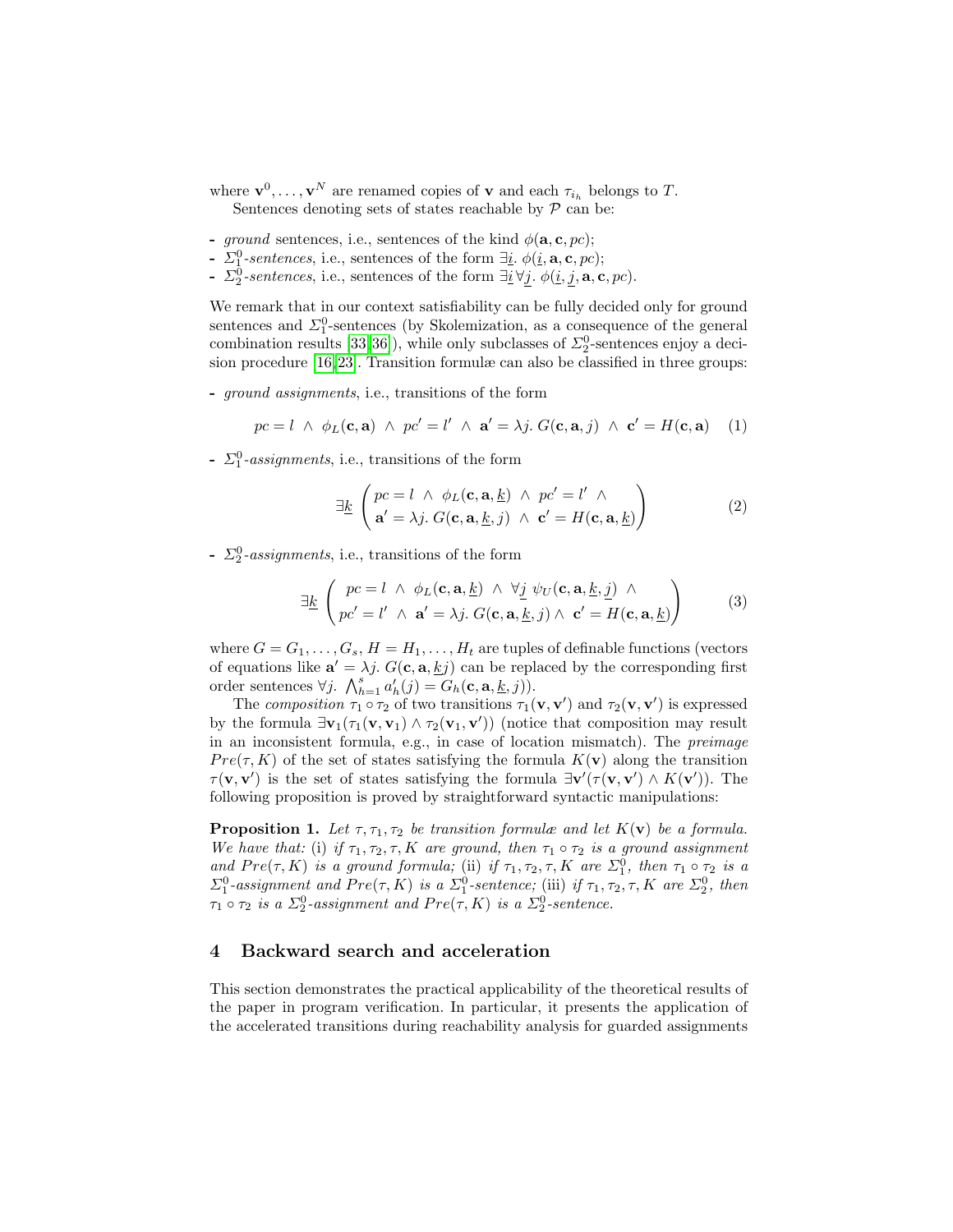representing programs handling arrays. For readability, we first present a basic reachability procedure. We subsequently analyze the divergence problems and show how acceleration can be applied to solve them. Acceleration application is not straightforward, though. The presence of accelerated transitions might generate undesirable  $\Sigma^0_2$ -sentences. The solution we propose is to over-approximate such sentences by adopting a selective instantiation schema, known in literature as monotonic abstraction. An enhanced reachability procedure integrating acceleration and monotonic abstraction concludes the Section.

The methodology we exploit to check safety of a program  $\mathcal{P} = (\mathbf{v}, l_I, l_E, T)$ is backward search: we successively explore, through symbolic representation, all states leading to the error location  $l_E$  in one step, then in two steps, in three steps, etc. until either we find a fixpoint or until we reach  $l_I$ . To do this properly, it is convenient to build a tree: the tree has arcs labeled by transitions and nodes labeled by formulæ over v. Leaves of the tree might be marked 'checked', 'unchecked' or 'covered'. The tree is built according to the following non-deterministic rules.

#### Backward Search

- INITIALIZATION: a single node tree labeled by  $pc = l_E$  and is marked 'unchecked'. CHECK: pick an unchecked leaf L labeled with K. If  $K \wedge pc = l_I$  is satisfiable ('safety test'), exit and return unsafe. If it is not satisfiable, check whether there is a set S of uncovered nodes such that (i)  $L \notin S$  and (ii) K is inconsistent with the conjunction of the negations of the formulæ labeling the nodes in  $S$  ('fixpoint check'). If it is so, mark  $L$  as 'covered' (by  $S$ ). Otherwise, mark L as 'checked'.
- EXPANSION: pick a checked leaf L labeled with K. For each transition  $\tau_i \in T$ , add a new leaf below L labeled with  $Pre(\tau_i, L)$  and marked as 'unchecked'. The arc between L and the new leaf is labeled with  $\tau_i$ .

SAFETY EXIT: if all leaves are covered, exit and return safe.

The algorithm may not terminate (this is unavoidable by well-known undecidability results). Its correctness depends on the possibility of discharging safety tests with complete algorithms. By Proposition [1,](#page-5-1) if transitions are ground- or  $\Sigma^0_1$ -assignments, completeness of safety tests arising during the backward reachability procedure is guaranteed by the fact that satisfiability of  $\Sigma_1^0$ -formulæ is decidable. For fixpoint tests, sound but incomplete algorithms may compromise termination, but not correctness of the answer; hence for fixpoint tests, we can adopt incomplete pragmatic algorithms (e.g. if in fixpoint tests we need to test satisfiability of  $\Sigma^0_2$ -sentences, the obvious strategy is to Skolemize existentially quantified variables and to instantiate the universally quantified ones over sets of terms chosen according to suitable heuristics). To sum up, we have:

<span id="page-6-0"></span>Proposition 2. The above BACKWARD SEARCH procedure is partially correct for programs whose transitions are  $\Sigma^0_1$ -assignments, i.e., when the procedure terminates it gives a correct information about the safety of the input program.

Divergence phenomena are usually not due to incomplete algorithms for fixpoint tests (in fact, divergence persists even in cases where fixpoint tests are precise).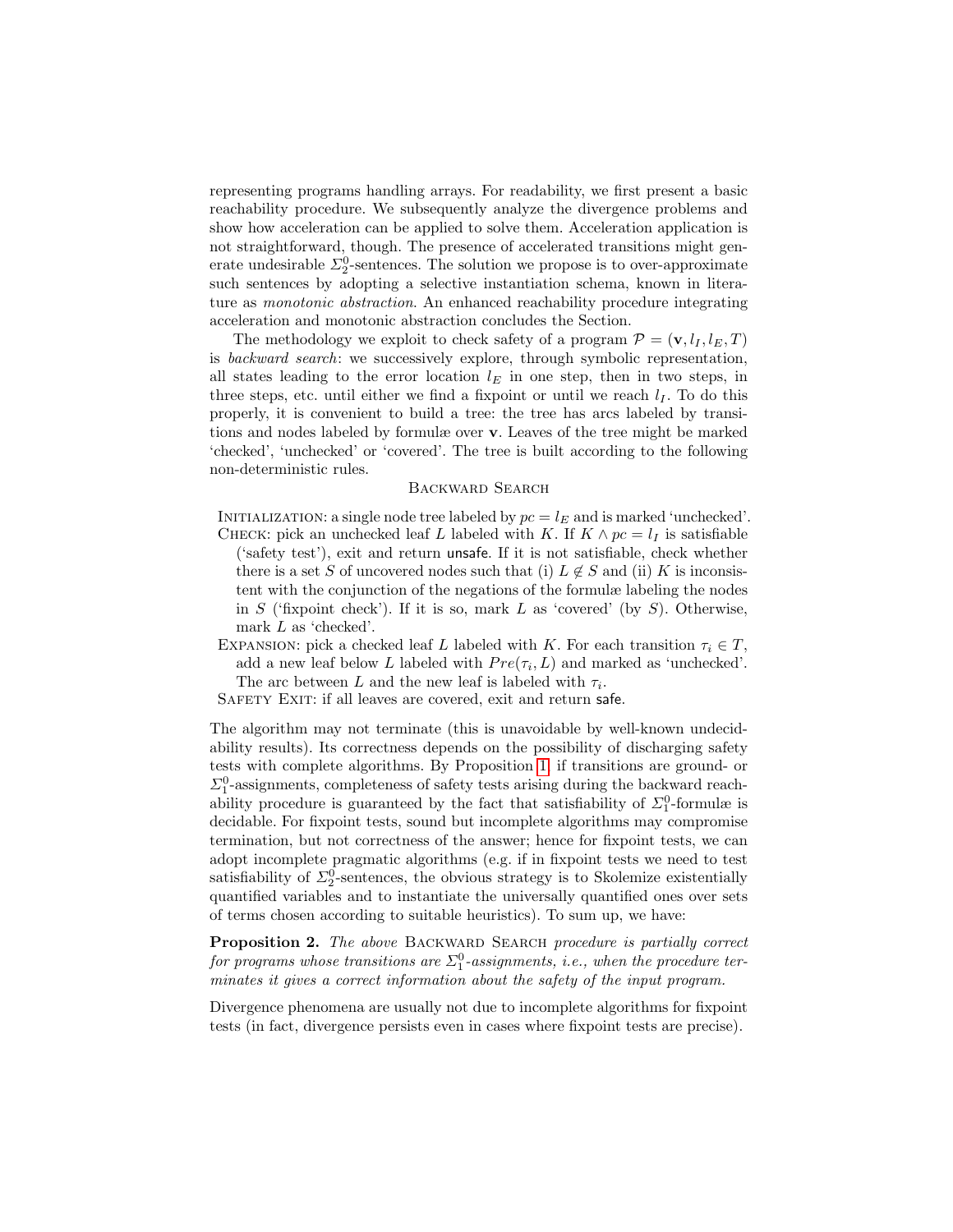Example 1. Consider the program in Fig. [1\(](#page-2-0)b): it reverses the content of the array I into 0. In our formalism, it is represented by the following transitions<sup>[6](#page-7-0)</sup>:

$$
\begin{aligned}\n\tau_1 &\equiv \mathbf{p} \mathbf{c} = 1 \land \mathbf{p} \mathbf{c}' = 2 \land \mathbf{c}' = 0 \\
\tau_2 &\equiv \mathbf{p} \mathbf{c} = 2 \land \mathbf{c} \neq N + 1 \land \mathbf{c}' = \mathbf{c} + 1 \land O' = wr(O, \mathbf{c}, I(N - \mathbf{c})) \\
\tau_3 &\equiv \mathbf{p} \mathbf{c} = 2 \land \mathbf{c} = N + 1 \land \mathbf{p} \mathbf{c}' = 3 \\
\tau_4 &\equiv \mathbf{p} \mathbf{c} = 3 \land \exists z_1 \geq 0, z_2 \geq 0 \ (z_1 + z_2 = N \land I(z_1) \neq O(z_2) \land \mathbf{p} \mathbf{c}' = 4.\n\end{aligned}
$$

Notice that  $\tau_1, \tau_2, \tau_3$  all are ground assignments; only  $\tau_4$  (that translates the error condition) is a  $\Sigma_1^0$ -assignment. If we apply our tree generation procedure, we get an infinite branch, whose nodes - after routine simplifications - are labeled as follows

$$
(K_i) \text{ pc} = 2 \land \exists z_1, z_2 \ \psi(z_1, z_2) \land \mathbf{c} = N - i \land z_2 \neq N \land \dots \land z_2 \neq N - i
$$
  
...

where  $\psi(z_1, z_2)$  stands for  $z_1 \geq 0 \wedge z_2 \geq 0 \wedge z_1 + z_2 = N \wedge I(z_1) \neq O(z_2)$ .  $\Box$ 

As demonstrated by the above example, a divergence source comes from the fact that we are unable to represent in one shot the effect of executing finitely many times a given sequence of transitions. Acceleration can solve this problem.

**Definition 1.** The n-th composition of a transition  $\tau(\mathbf{v}, \mathbf{v}')$  with itself is recursively defined by  $\tau^1 := \tau$  and  $\tau^{n+1} := \tau \circ \tau^n$ . The acceleration  $\tau^+$  of  $\tau$  is  $\bigvee_{n\geq 1} \tau^n$ .

In general, acceleration requires a logic supporting infinite disjunctions. Notable exceptions are witnessed by Theorem [1](#page-11-0) (Section [6\)](#page-10-0). For now we focus on examples where accelerations yield  $\Sigma^0_2$ -assignments starting from ground assignments.

Example 2. Recall transition  $\tau_2$  from the running example.

$$
\tau_2 \equiv pc = 2 \land c \neq N + 1 \land pc' = 2 \land c' = c + 1 \land I' = I \land O' = wr(O, c, I(N - c))
$$

(here we displayed identical updates for completeness). Notice that the variable pc is left unchanged in this transition (this is essential, otherwise the acceleration gives an inconsistent transition that can never fire). If we accelerate it, we get the  $\Sigma_2^0$ - $assignment<sup>7</sup>$  $assignment<sup>7</sup>$  $assignment<sup>7</sup>$ 

<span id="page-7-3"></span>
$$
\exists n > 0 \quad \left( \begin{array}{c} \text{pc} = 2 \quad \land \quad \forall j \ (\text{c} \leq j < \text{c} + n \rightarrow j \neq N+1) \quad \land \quad \text{c}' = \text{c} + n \quad \land \\ \land \quad \text{pc}' = 2 \quad \land \quad O' = \lambda j \ (\text{if} \ \text{c} \leq j < \text{c} + n \ \text{then} \ I(N-j) \ \text{else} \ O(j)) \end{array} \right) \tag{4}
$$

In presence of these accelerated  $\Sigma^0_2$ -assignments, BACKWARD SEARCH can produce problematic  $\Sigma_2^0$ -sentences (see Proposition [1](#page-5-1) above) which cannot be handled precisely by existing solvers. As a solution to this problem we propose applying to such sentences a suitable abstraction, namely monotonic abstraction.

<span id="page-7-2"></span><span id="page-7-0"></span><sup>&</sup>lt;sup>6</sup>For readability, we omit identical updates like  $I' = I$ , etc. Notice that we have  $l_I = 1$  and  $l_E = 4$ .

<span id="page-7-1"></span><sup>&</sup>lt;sup>7</sup>This  $\Sigma_2^0$ -assignment can be automatically computed using procedures outlined in the proof of Theorem [1.](#page-11-0)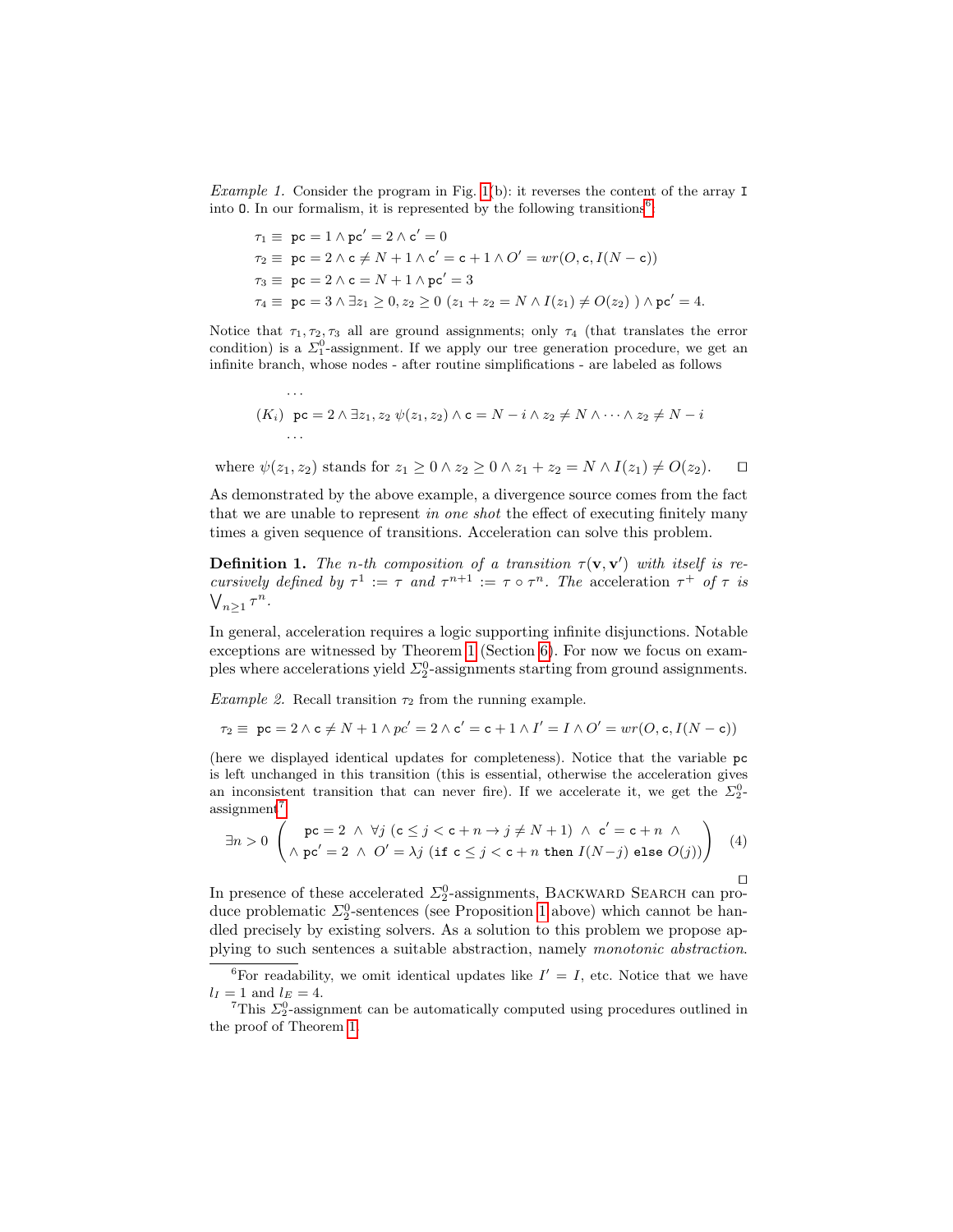**Definition 2.** Let  $\psi := \exists \underline{i} \forall \underline{j}$ .  $\phi(\underline{i}, \underline{j}, \mathbf{a}, \mathbf{c}, pc)$  be a  $\Sigma_2^0$ -sentence and let S be a finite set of terms of the form  $t(\underline{i}, \mathbf{v})$ . The monotonic S-approximation of  $\psi$  is the  $\Sigma_1^0$ -sentence

$$
\exists \underline{i} \bigwedge_{\sigma: \underline{j} \to S} \phi(\underline{i}, \underline{j} \sigma / \underline{j}, \mathbf{a}, \mathbf{c}, pc) \tag{5}
$$

(here jo is the tuple of terms  $\sigma(j_1), \ldots, \sigma(j_n)$ , where  $j = j_1, \ldots, j_n$ .).

By Definition [2,](#page-7-2) universally quantified variables are eliminated through instanti*ation*; the larger the set  $S$  is, the better approximation you get. In practice, the natural choices for S are i or the set of terms of the kind  $t(i, v)$  occurring in  $\psi$ We adopted the former choice in our implementation. As a result of replacing  $\Sigma_2^0$ -sentences by their monotonic approximation, spurious unsafe traces might occur. However, those can be disregarded if accelerated transitions contribute to their generation. This is because if  $P$  is unsafe, then unsafety can be discovered without appealing to accelerated transitions.

To integrate monotonic abstraction, the above BACKWARD SEARCH procedure is modified as follows. In a PREPROCESSING step, we add some accelerated transitions of the kind  $(\tau_1 \circ \cdots \circ \tau_n)^+$  to T. These transitions can be found by inspecting cycles in the control flow graph of the program and accelerating them following the procedure described in Sections 5, 6. The natural cycles to inspect are those corresponding to loop branches in the source code. It should be noticed, however, that identifying the good cycles to accelerate is subject to specific heuristics that deserve separate investigation in case the program has infinitely many cycles (Choosing cycles from branches of innermost loops is the simplest example of such heuristics and the one we implemented).

After this extra preprocessing step, the remaining instructions are left unchanged, with the exception of Check that is modified as follows:

CHECK': pick an unchecked leaf L labeled by a formula K. If K is a  $\Sigma^0$ sentence, choose a suitable  $S$  and replace K by its monotonic  $S$ -abstraction K'. If  $K' \wedge pc = l_I$  is inconsistent, mark L as 'covered' or 'checked' according to the outcome of the fixpoint check, as was done in the original Check. If  $K' \wedge pc = l_I$  is satisfiable, analyze the path from the root to L. If no accelerated transition  $\tau^+$  is found in it return unsafe, otherwise remove the sub-tree D from the target of  $\tau^+$  to the leaves. Each node N covered by a node in D will be flagged as 'unchecked' (to make it eligible in future for the Expansion instruction).

The new procedure will be referred as BACKWARD SEARCH'. It is quite straightforward to see that Proposition [2](#page-6-0) still applies to the modified algorithm. Notice that, although termination cannot be ensured (given well-known undecidability results), spurious traces containing approximated accelerated transitions cannot be produced again and again: when the sub-tree  $D$  from the target node  $v$  of  $\tau^+$  is removed by CHECK', the node v is not a leaf (the arcs labeled by the transitions  $\tau$  are still there), hence it cannot be expanded anymore according to the Expansion instruction.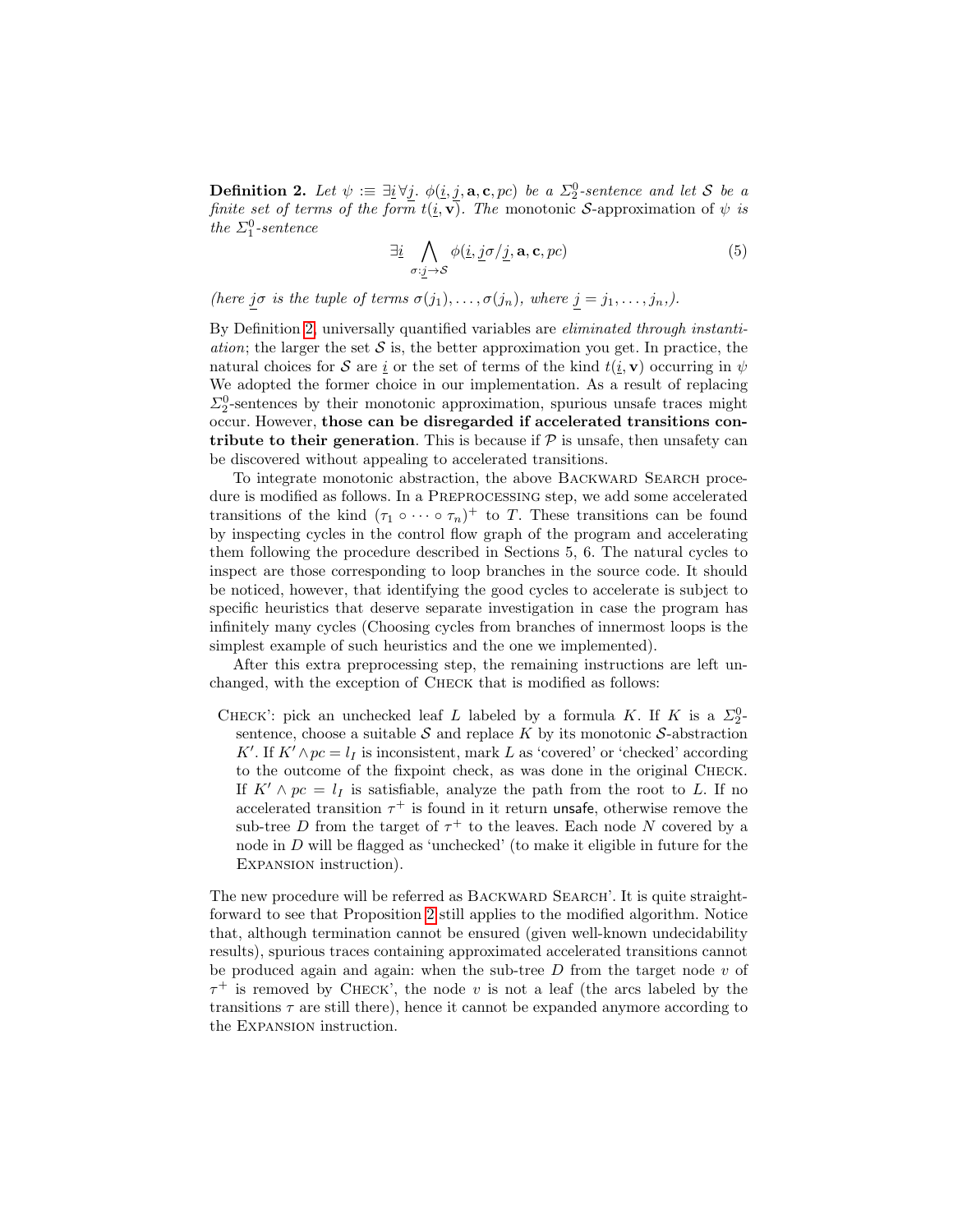Example 3. Let us again consider the running example and demonstrate how acceleration and monotonic abstraction work. In the preprocessing step, we add the accelerated transition  $\tau_2^+$  given by [\(4\)](#page-7-3) to the transitions we already have. After having computed  $(K') \equiv Pre(\tau_4, K), (K'') \equiv Pre(\tau_3, K')$ , we compute  $(K) \equiv Pre(\tau_2^+, K'')$  and get

$$
\exists n>0\,\exists z_1,z_2\,\left(\begin{array}{c} {\rm pc}=2\;\wedge\;\forall j\;({\rm c}\leq j<{\rm c}+n\to j\neq N+1)\;\wedge\\ \wedge\;{\rm c}+n=N+1\;\wedge z_1\geq 0\;\wedge\;z_2\geq 0\;\wedge z_1+z_2=N\;\wedge\\ \wedge\;I(z_1)\neq\lambda j\;({\rm i}{\rm f}\;{\rm c}\leq j<{\rm c}+n\;{\rm then}\;I(N-j)\;{\rm else}\;O(j))(z_2)\end{array}\right)
$$

We approximate using the set of terms  $S = \{z_1, z_2, n\}$ . After simplifications we get  $\exists z_1, z_2 \, (\text{pc} = 2 \land \text{c} \leq N \land z_1 \geq 0 \land z_2 \geq 0 \land z_1 + z_2 = N \land O(z_2) \neq I(z_1) \land \text{c} > z_2)$ Generating this formula is enough to stop divergence.  $\Box$ 

Notice that in the computations of the above example we eventually succeeded in eliminating the extra quantifier ∃n introduced by the accelerated transition. This is not always possible: sometimes in fact, to get the good invariant one needs more quantified variables than those occurring in the annotated program and accelerated transitions might be the way of getting such additional quantified variables.

#### <span id="page-9-0"></span>5 Iterators

This Section introduces iterators and selectors, two main ingredients used to supply a useful format to compute accelerated transitions. Iterators are meant to formalize the notion of a counter scanning the indexes of an array: the most simple iterators are increments and decrements, but one may also build more complex ones for different scans, like in binary search. We give their formal definition and then we supply some examples. We need to handle tuples of terms because we want to consider the case in which we deal with different arrays with possibly different scanning variables. Given a m-tuple of terms

<span id="page-9-1"></span>
$$
\mathbf{u}(\underline{x}) := u_1(x_1, \dots, x_m), \dots, u_m(x_1, \dots, x_m)
$$
(6)

containing the *m* variables  $\underline{x} = x_1, \ldots, x_m$ , we indicate with  $\mathbf{u}^n$  the term expressing the *n*-times composition of (the function denoted by)  $\bf{u}$  with itself. Formally, we have  $\mathbf{u}^0(\underline{x}) := \underline{x}$  and

$$
\mathbf{u}^{n+1}(\underline{x}) \ := \ u_1(\mathbf{u}^n(\underline{x})), \ldots, u_m(\mathbf{u}^n(\underline{x})) \ .
$$

**Definition 3.** A tuple of terms **u** like  $(6)$  is said to be an iterator iff there exists an m-tuple of  $m+1$ -ary terms  $\mathbf{u}^*(\underline{x},y) := u_1^*(x_1,\ldots,x_m,y),\ldots,u_m^*(x_1,\ldots,x_m,y)$ such that for any natural number n it happens that the formula

$$
\mathbf{u}^n(\underline{x}) = \mathbf{u}^*(\underline{x}, \bar{n})\tag{7}
$$

is valid.<sup>[8](#page-9-2)</sup> Given an iterator **u** as above, we say that an m-ary term  $\kappa(x_1, \ldots, x_m)$ is a selector for **u** iff there is an  $m + 1$ -ary term  $\iota(x_1, \ldots, x_m, y)$  yielding the validity of the formula

<span id="page-9-3"></span>
$$
z = \kappa(\mathbf{u}^*(\underline{x}, y)) \to y = \iota(\underline{x}, z) . \tag{8}
$$

<span id="page-9-2"></span><sup>&</sup>lt;sup>8</sup>Recall that  $\bar{n}$  is the numeral of *n*, i.e. it is  $s^{n}(0)$ .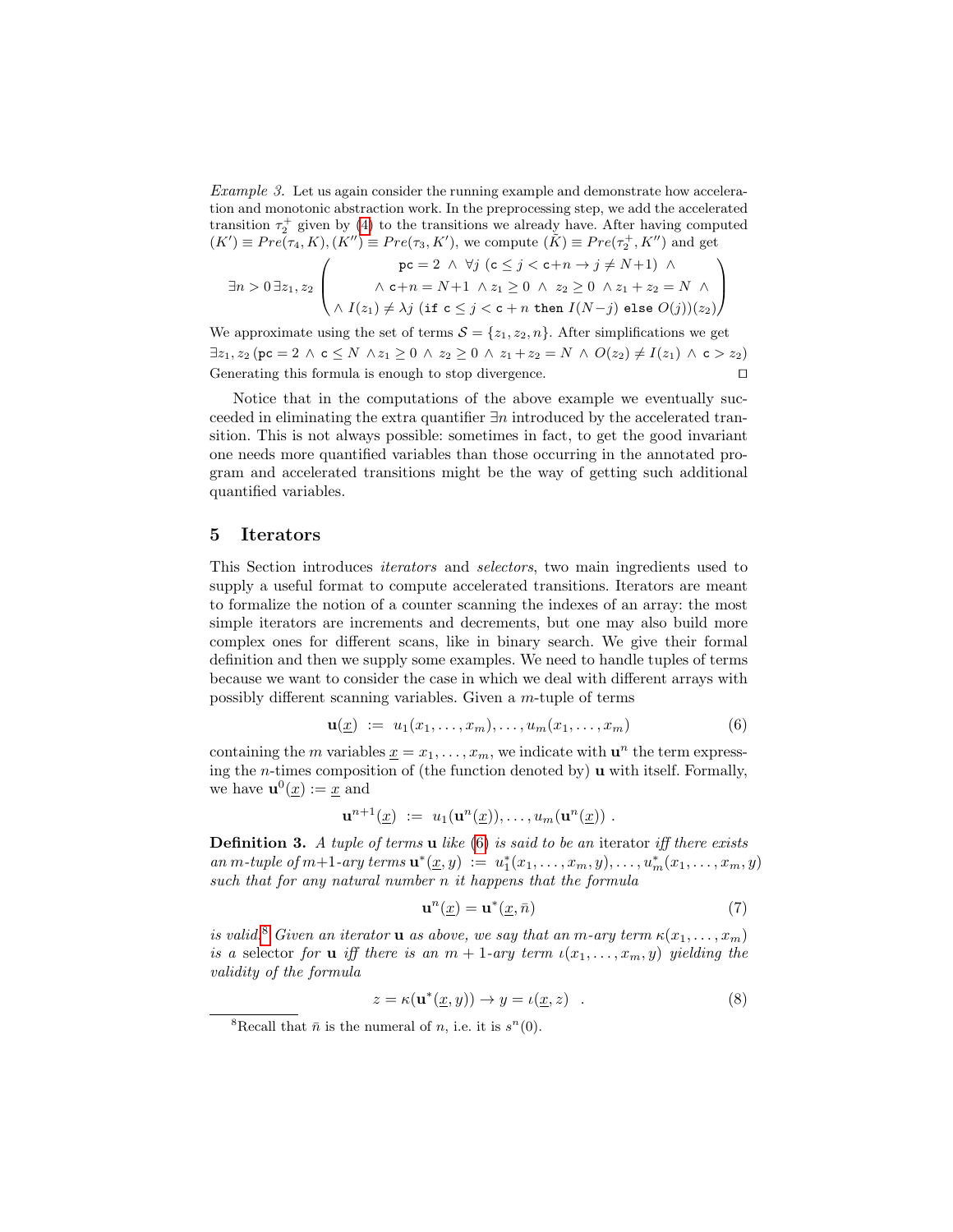The meaning of condition  $(8)$  is that, once the input x and the selected output z are known, it is possible to identify uniquely (through  $\iota$ ) the number of iterations y that are needed to get z by applying  $\kappa$  to  $\mathbf{u}^*(\underline{x}, y)$ . The term  $\kappa$ is a selector function that selects (and possibly modifies) one of the u; in most applications (though not always)  $\kappa$  is a projection, represented as a variable  $x_i$ (for  $1 \leq i \leq m$ ), so that  $\kappa(\mathbf{u}^*(\underline{x}, y))$  is just the *i*-th component  $u_i^*(\underline{x}, y)$  of the tuple of terms  $\mathbf{u}^*(\underline{x}, y)$ . In these cases, the formula [\(8\)](#page-9-3) reads as

$$
z = u_i^*(\underline{x}, y) \to y = \iota(\underline{x}, z) . \tag{9}
$$

<span id="page-10-2"></span>*Example 4.* The canonical example is when we have  $m = 1$  and  $\mathbf{u} := u_1(x_1) := x_1 + 1$ ; this is an iterator with  $u_1^*(x_1, y) := x_1 + y$ ; as a selector, we can take  $\kappa(x_1) := x_1$  and  $\iota(x_1, z) := z - x_1.$ 

*Example 5.* The previous example can be modified, by choosing **u** to be  $x_1 + \overline{n}$ , for some integer  $n \neq 0$ : then we have  $u^*(x_1, y) := x_1 + n * y$ ,  $\kappa(x_1) := x_1$ , and  $\iota(x_1, z) =$  $(z - x_1)/\ell$  where  $\ell$  is integer division (recall that integer division by a given n is definable in Presburger arithmetic).  $\Box$ 

Example 6. If we move to more expressive arithmetic theories, like Primitive Recursive Arithmetic (where we have a symbol for every primitive recursive function), we can get much more examples. As an example with  $m > 1$ , we can take  $\mathbf{u} := x_1 + x_2, x_2$ and get  $u_1^*(x_1, x_2, y) = x_1 + y * x_2, u_2^*(x_1, x_2, y) = x_2$ . Here a selector is for instance  $\kappa_1(x_1, x_2) := \overline{7} + x_1, \, \iota(x_1, x_2, z) := (z - x_1 - \overline{7})/x_2.$ 

#### <span id="page-10-0"></span>6 Accelerating local ground assignments

Back to our program  $\mathcal{P} = (\mathbf{v}, l_I, l_E, T)$ , we look for conditions on transitions from T allowing to accelerate them via a  $\Sigma_2^0$ -assignment. Given an iterator  $\mathbf{u}(\underline{x})$ , a selector assignment for  $\mathbf{a} := a_1, \ldots, a_s$  (relative to **u**) is a tuple of selectors  $\kappa := \kappa_1, \ldots, \kappa_s$  for **u**. Intuitively, the components of the tuple are meant to indicate the scanners of the arrays a and as such might not be distinct (although, of course, just *one* selector is assigned to each array). A formula  $\psi$  (resp. a term t) is said to be *purely arithmetical* over a finite set of terms  $V$  iff it is obtained from a formula (resp. a term) not containing the extra free function symbols **a**, c by replacing some free variables in it by terms from V. Let  $\mathbf{v} = v_1, \ldots, v_s$ and  $\mathbf{w} = w_1, \dots, w_s$  be s-tuples of terms; below  $wr(\mathbf{a}, \mathbf{v}, \mathbf{w})$  and  $\mathbf{a}(\mathbf{v})$  indicate the tuples  $wr(a_1, v_1, w_1), \ldots, wr(a_s, v_s, w_s)$  and  $a_1(v_1), \ldots, a_s(v_s)$ , respectively (recall from Section [3](#page-4-0) that  $s = |\mathbf{a}|$ ).

**Definition 4.** A local ground assignment is a ground assignment of the form

<span id="page-10-1"></span>
$$
pc = l \wedge \phi_L(\mathbf{c}, \mathbf{a}) \wedge pc' = l \wedge \mathbf{a'} = wr(\mathbf{a}, \kappa(\tilde{\mathbf{c}}), \mathbf{t}(\mathbf{c}, \mathbf{a})) \wedge \tilde{\mathbf{c}}' = \mathbf{u}(\tilde{\mathbf{c}}) \wedge \mathbf{d'} = \mathbf{d} \tag{10}
$$

where (i)  $\mathbf{c} = \tilde{\mathbf{c}}, \mathbf{d}$ ; (ii)  $\mathbf{u} = u_1, \dots, u_{|\tilde{\mathbf{c}}|}$  is an iterator; (iii) the terms  $\kappa$  are a selector assignment for a relative to **u**; (iv) the formula  $\phi_L(c, a)$  and the terms **t**(**c**, **a**) are purely arithmetical over the set of terms  $\{c, a(\kappa(\tilde{c}))\} \cup \{a_i(d_j)\}_{1 \leq i \leq s, 1 \leq j \leq |\mathbf{d}|}$ ; (v) the guard  $\phi_L$  contains the conjuncts  $\kappa_i(\tilde{\mathbf{c}}) \neq d_j$ , for  $1 \leq i \leq s$  and  $1 \leq j \leq s$  $|d|$ .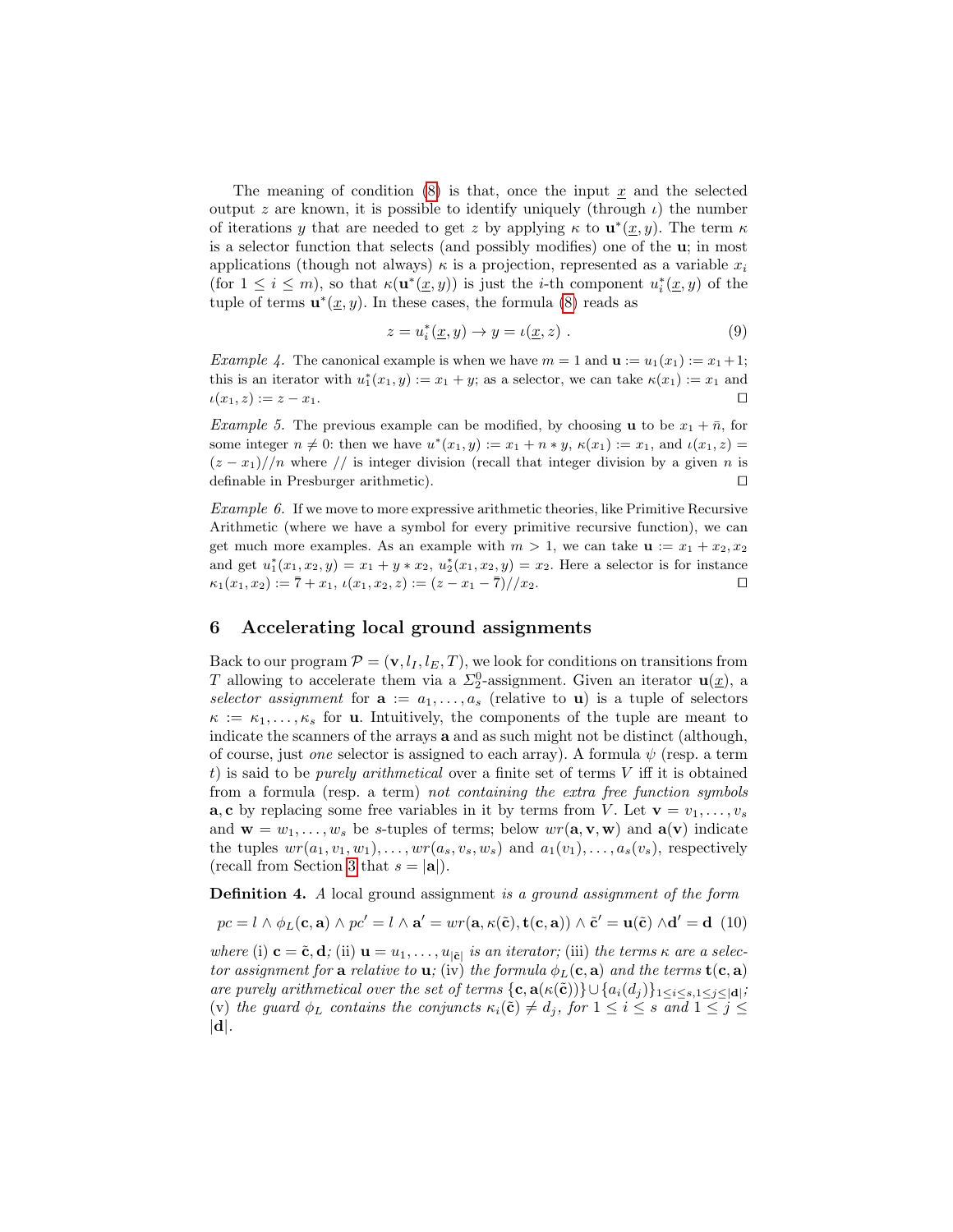Thus in a local ground assignment, there are various restrictions: (a) the numerical variables are split into 'idle' variables  $d$  and variables  $\tilde{c}$  subject to update via an iterator  $\mathbf{u}$ ; (b) the program counter is not modified; (c) the guard does not depend on the values of the  $a_i$  at cells different from  $\kappa_i(\tilde{\mathbf{c}}), \mathbf{d};$  (d) the update of the a are simultaneous writing operations modifying only the entries  $\kappa(\tilde{\mathbf{c}})$ . Thus, the assignment is local and the relevant modifications it makes are determined by the selectors locations. The 'idle' variables d are useful to accelerate branches of nested loops; the inequalities mentioned in (v) are automatically generated by making case distinctions in assignment guards.

*Example 7.* For our running example, we show that transition  $\tau_2$  (the one we want to accelerate) is a local ground assignment. We have  $\mathbf{d} = \emptyset$  and  $\tilde{\mathbf{c}} = \mathbf{c}$  and  $\mathbf{a} = I, O$ . The counter c is incremented by 1 at each application of  $\tau_2$ . Thus, our iterator is  $\mathbf{u} := x_1 + 1$ and the selector assignment assigns  $\kappa_1 := N - x_1$  to I and  $\kappa_2 := x_1$  to O. In this way, I is modified (identically) at  $N - c$  via  $I' = wr(I, N - c, I(N - c))$  and O is modified at c via  $O' = wr(O, c, I(N - c))$ . The guard  $\tau_2$  is  $c \neq N + 1$ . Since the formula  $c \neq N + 1$ and the term  $I(N - c)$  are purely arithmetical over  $\{c, I(N - c), O(c)\}\)$ , we conclude that  $\tau_2$  is local.

# <span id="page-11-0"></span>**Theorem 1.** If  $\tau$  is a local ground assignment, then  $\tau^+$  is a  $\Sigma^0_2$ -assignment.

*Proof.* (Sketch, see [\[6\]](#page-14-11) for full details). Let us fix the local ground assignment [\(10\)](#page-10-1); let **a**[**d**] indicate the  $s * |d|$ -tuple of terms  $\{a_i(d_j)\}_{1 \leq i \leq s, 1 \leq j \leq |d|}$ ; since  $\phi_L$  and  $\mathbf{t} := t_1, \ldots, t_s$  are purely arithmetical over  $\{\tilde{\mathbf{c}}, \mathbf{d}, \mathbf{a}(\kappa(\tilde{\mathbf{c}})), \mathbf{a}[\mathbf{d}]\}$ , we have that they can be written as  $\tilde{\phi}_L(\tilde{\mathbf{c}}, \mathbf{d}, \mathbf{a}(\kappa(\tilde{\mathbf{c}})), \mathbf{a}[\mathbf{d}]), \tilde{\mathbf{t}}(\tilde{\mathbf{c}}, \mathbf{d}, \mathbf{a}(\kappa(\tilde{\mathbf{c}})), \mathbf{a}[\mathbf{d}]),$  respectively, where  $\tilde{\phi}_L$ ,  $\tilde{\mathbf{t}}$  do not contain occurrences of the free function and constant symbols **a**, **c**. The transition  $\tau^+$  can be expressed as a  $\Sigma_2^0$ -assignment by

$$
\exists y > 0 \left( \forall z \ (0 \leq z < y \rightarrow \tilde{\phi}_L(\mathbf{u}^*(\tilde{\mathbf{c}}, z), \mathbf{d}, \mathbf{a}(\kappa(\mathbf{u}^*(\mathbf{c}, z))), \mathbf{a}[\mathbf{d}]) \land \mathbf{d}' = \mathbf{d} \land \\ \land pc = l \ \land pc' = l \ \land \ \tilde{\mathbf{c}}' = \mathbf{u}^*(\tilde{\mathbf{c}}, y) \ \land \ \mathbf{a}' = \lambda j. \ F(\mathbf{c}, \mathbf{a}, y, j) \right)
$$

where the tuple  $F = F_1, \ldots, F_s$  of definable functions is given by

$$
F_h(\mathbf{c}, \mathbf{a}, y, j) = \lambda j. \text{ if } 0 \le \iota_h(\tilde{\mathbf{c}}, j) < y \quad \land j = \kappa_h(\mathbf{u}^*(\mathbf{c}, \iota_h(\tilde{\mathbf{c}}, j))) \text{ then } \tilde{t}_h(\mathbf{u}^*(\tilde{\mathbf{c}}, \iota_h(\tilde{\mathbf{c}}, j)), \mathbf{d}, \mathbf{a}(\kappa(\mathbf{u}^*(\tilde{\mathbf{c}}, \iota_h(\tilde{\mathbf{c}}, j)))) , \mathbf{a}[\mathbf{d}]) \text{ else } a_h[j]
$$

for  $h = 1, \ldots, s$  (here  $\iota_1, \ldots, \iota_s$  are the terms corresponding to  $\kappa_1, \ldots, \kappa_s$  according to the definition of a selector for the iterator  $\mathbf{u}$ .

We point out that the effective use of Theorem [1](#page-11-0) relies on the implementation of a repository of iterators and selectors and of algorithms recognizing them. The larger the repository is, the more possibilities the model checker has to exploit the full power of acceleration.

In most applications it is sufficient to consider accelerated transitions of the canonical form of Example [4.](#page-10-2) Let us examine in details this special case; here c is a single counter c that is incremented by one (otherwise said, the iterator is  $x_1 + 1$ ) and the selector assignment is trivial, namely it is just  $x_1$ . We call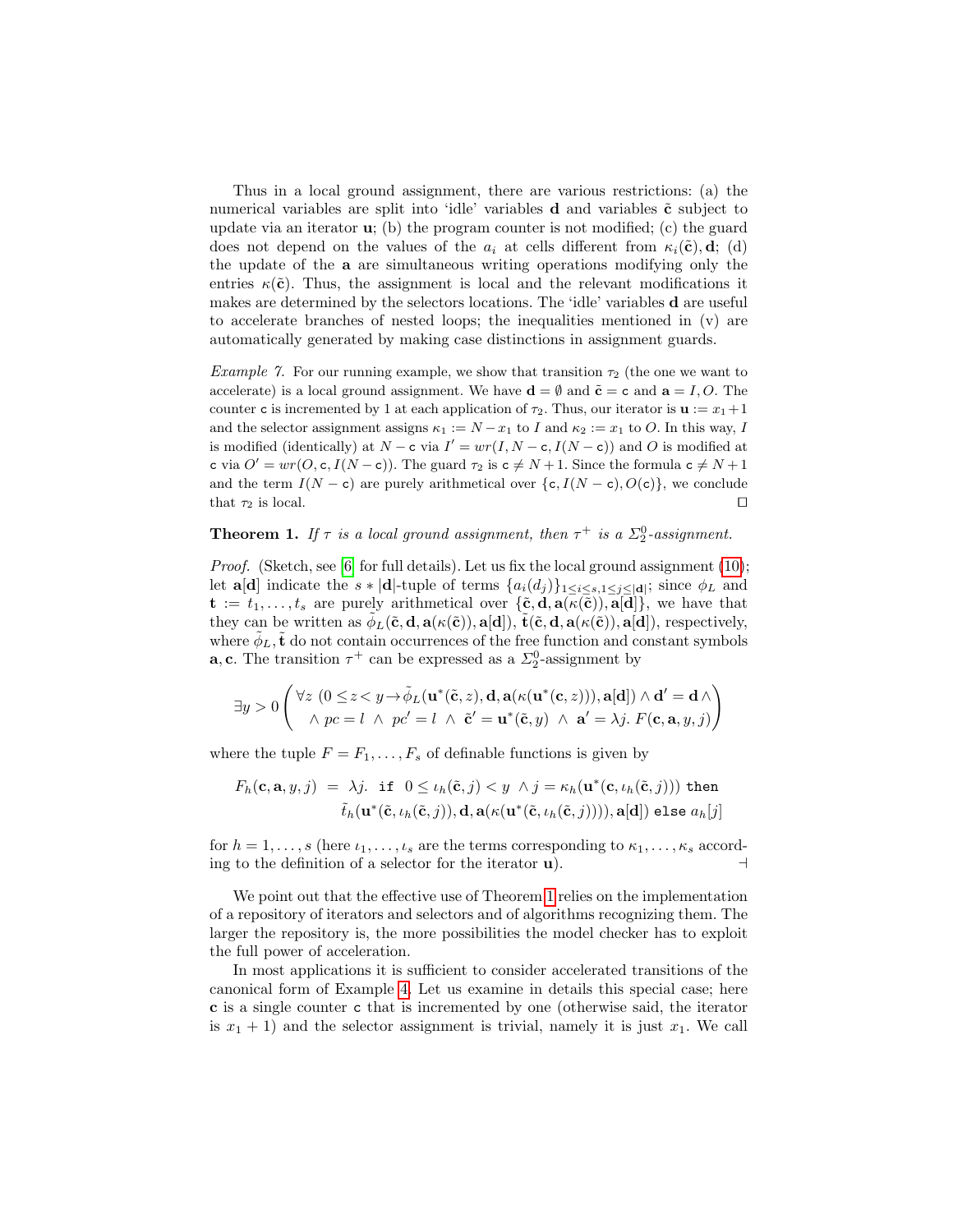these local ground assignments simple. Thus, a simple local ground assignment has the form

<span id="page-12-1"></span>
$$
pc = l \ \wedge \ \phi_L(c, \mathbf{a}) \ \wedge \ pc' = l \wedge c' = c + 1 \ \wedge \ \mathbf{a'} = wr(\mathbf{a}, c, \mathbf{t}(c, \mathbf{a})) \tag{11}
$$

where the first occurrence of c in  $wr(\mathbf{a}, \mathbf{c}, \mathbf{t}(\mathbf{c}, \mathbf{a}))$  stands in fact for an s-tuple of terms all identical to c, and where  $\phi_L$ , t are purely arithmetical over the terms c,  $a_1[c], \ldots, a_s[c]$ . The accelerated transition computed in the proof of Theorem [1](#page-11-0) for [\(11\)](#page-12-1) can be rewritten as follows:

$$
\exists k \left(\begin{array}{c} k>0 \;\wedge\; pc=l \;\wedge\; \forall j \;\left( \mathtt{c}\leq j < \mathtt{c}+k\rightarrow \phi_L(j,\mathtt{a})\right) \;\wedge\; pc'=l \;\wedge \\ \wedge\; \mathtt{c}'=\mathtt{c}+k \;\wedge\; \mathtt{a}'=\lambda j. \;\left( \mathtt{if}\; \mathtt{c}\leq j < \mathtt{c}+k \;\mathtt{then}\; \mathtt{t}(j,\mathtt{a})\;\mathtt{else}\; \mathtt{a}[j]\right)\end{array}\right) \eqno(12)
$$

A slight extension of the notion of a simple assignment leads to a further subclass of local ground assignments useful to accelerated branches of nested loops (see [\[6\]](#page-14-11) for more details).

### <span id="page-12-0"></span>7 Experimental evaluation

We implemented the algorithm described in Section [4–](#page-5-0)[6](#page-10-0) as a preprocessing module inside the mcmt model checker [\[24\]](#page-15-24). To perform a feasibility study, we intentionally focused our implementation on simple and simple+ local ground assignments. For a thorough and unbiased evaluation we compared/combined the new technique with an abstraction algorithm suited for array programs [\[3\]](#page-14-6) implemented in the same tool. This section describes benchmarks and discusses experimental results. A clear outcome from our experiments is that abstraction/refinement and acceleration techniques can be gainfully combined.

Benchmarks. We evaluated the new algorithm on 55 programs with arrays, each annotated with an assertion. We considered only quantifier-free or ∀-assertions. Our set of benchmarks comprises programs used to evaluate the Lazy Abstraction with Interpolation for Arrays framework [\[4\]](#page-14-9) and other focused benchmarks where abstraction diverges. These are problems involving array manipulations such as copying, comparing, searching, sorting, initializing, testing, etc. About one third of the programs contain bugs.<sup>[9](#page-12-2)</sup>

Evaluation. Experiments have been run on a machine equipped with a i7@2.66 GHz CPU and 4GB of RAM running OS X. Time limit for each experiment has been set to 60 seconds. We run MCMT with four different configurations:

- Backward Search mcmt executes the procedure described at the beginning of Section [4.](#page-5-0)
- Abstraction mcmt integrates the backward reachability algorithm with the abstraction/refinement loop [\[3\]](#page-14-6).

<span id="page-12-2"></span> $^{9}$ The set of benchmarks can be downloaded from [http://www.inf.usi.ch/](http://www.inf.usi.ch/phd/alberti/prj/acc) [phd/alberti/prj/acc](http://www.inf.usi.ch/phd/alberti/prj/acc); the tool set MCMT is available at [http://users.mat.](http://users.mat.unimi.it/users/ghilardi/mcmt/) [unimi.it/users/ghilardi/mcmt/](http://users.mat.unimi.it/users/ghilardi/mcmt/).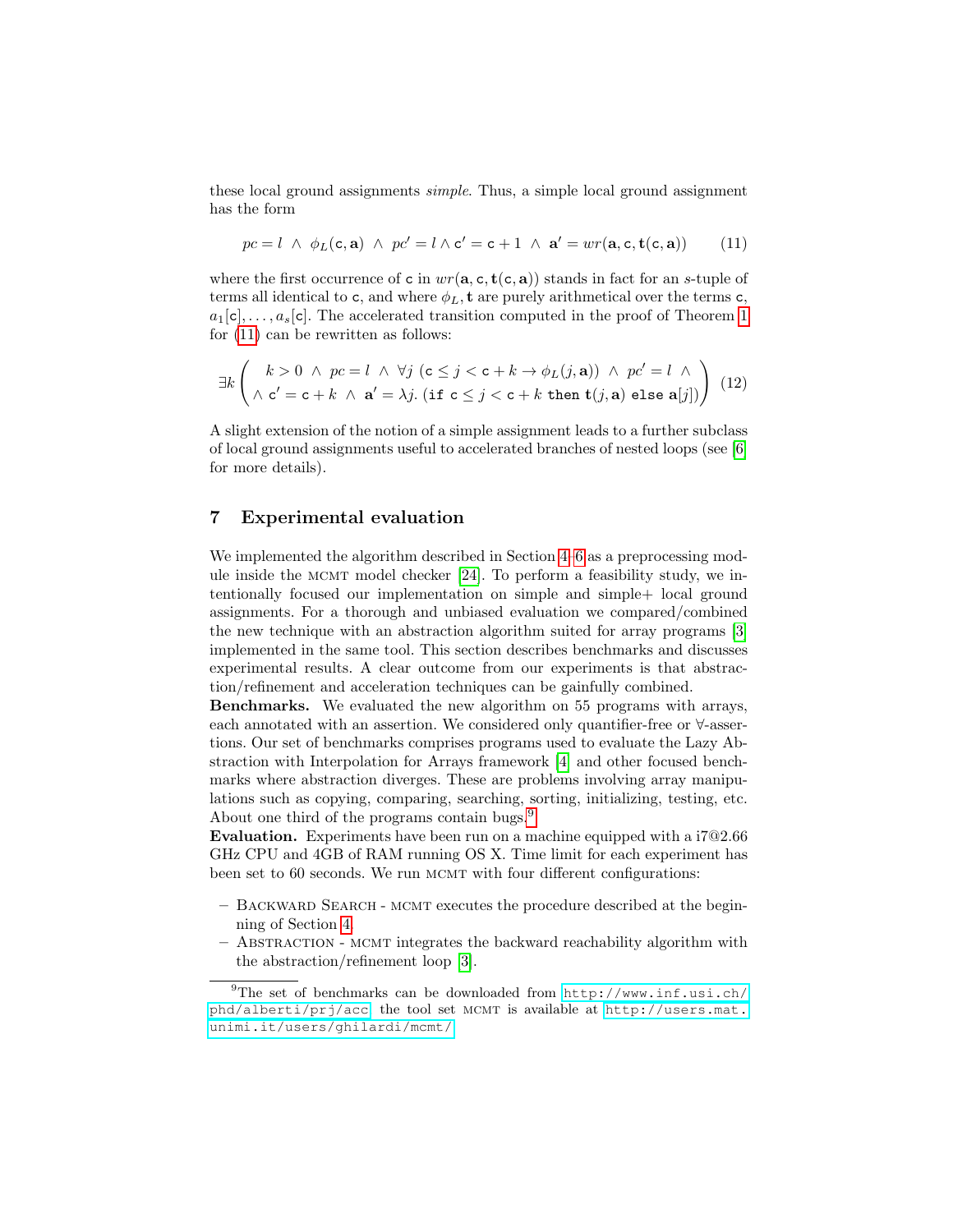<span id="page-13-3"></span><span id="page-13-2"></span><span id="page-13-1"></span>

<span id="page-13-4"></span><span id="page-13-0"></span>Fig. 2. Comparison of time for different options of BACKWARD SEARCH. Stars and circles represent buggy and correct programs respectively.

- Acceleration The transition system is pre-processed in order to compute accelerated transitions (when it is possible) and then the BACKWARD SEARCH' procedure is executed.
- $-$  Accel.  $+$  Abstra.  $-$  This configuration enables both the preprocessing step in charge of computing accelerated transitions and the abstraction/refinement engine on the top of the BACKWARD SEARCH' procedure.

In summary, the comparative analysis of timings presented in Fig[.2](#page-13-0) confirms that acceleration indeed helps to avoid divergence for problematic programs where abstraction fails. The first comparison  $(Fig.2(a))$  $(Fig.2(a))$  highlights the benefits of using acceleration: BACKWARD SEARCH diverges on all 39 safe instances. Acceleration stops divergence in 23 cases, and moreover the overhead introduced by the preprocessing step does not affect unsafe instances. Fig.  $2(b)$  shows that acceleration and abstraction are two complementary techniques, since mcmt times out in both cases but for two different sets of programs. Fig.  $2(c)$  and Fig.  $2(d)$  attest that acceleration and abstraction/refinement techniques mutually benefit from each other: with both techniques MCMT solves all the 55 benchmarks.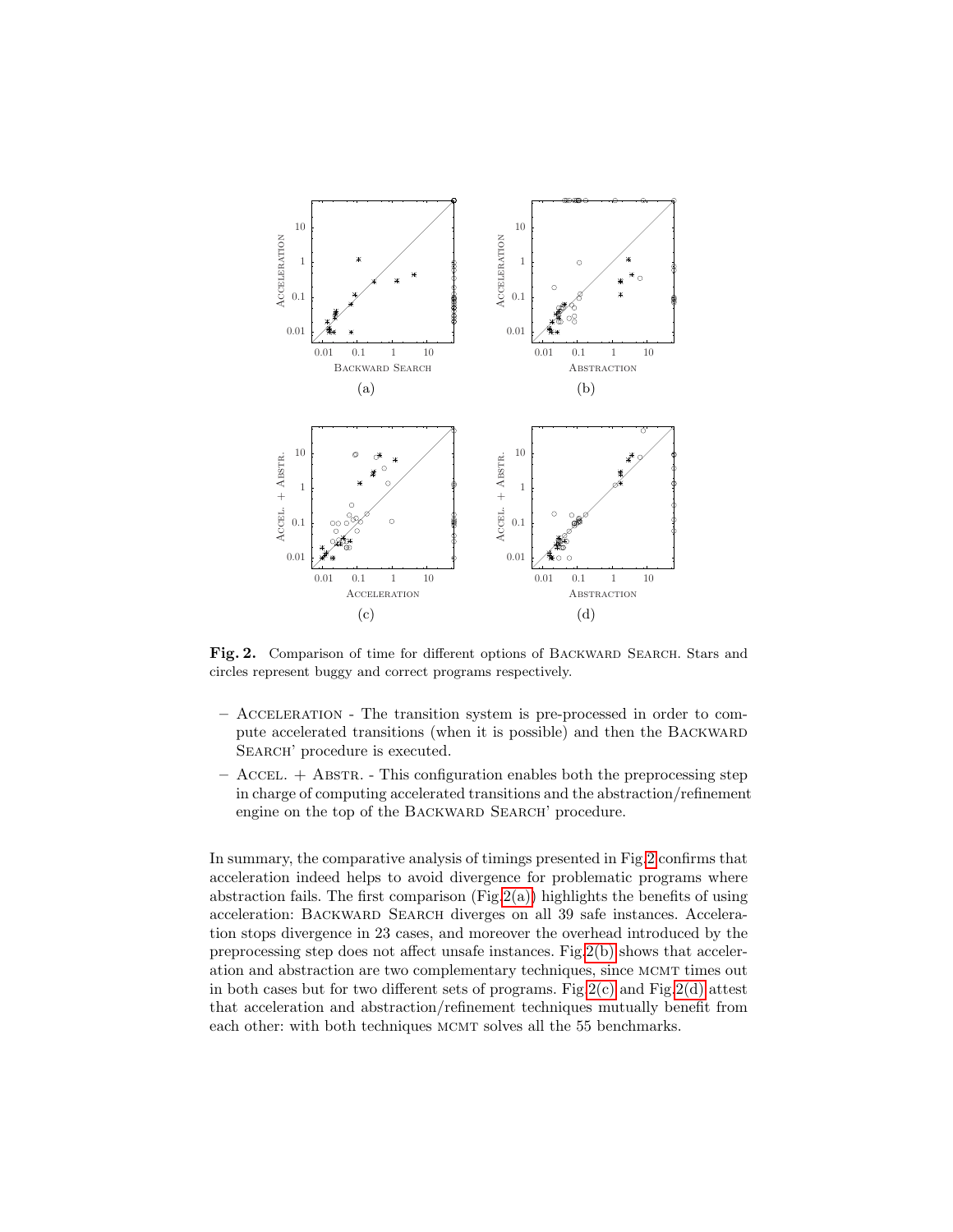# <span id="page-14-10"></span>8 Conclusion and Future Work

We identified a class of transition relations involving array updates that can be accelerated, showed how it is possible to compute accelerated transition and described a solution for dealing with universal quantifiers arising from the acceleration process. Our paper lays theoretical foundations for this interesting research topic and confirms by our prototype experiments on challenging benchmarks its advantages over stand-alone verification approaches since it is able to solve problems on which other techniques fail to converge.

As future directions, a challenging task is to enlarge the definability result of Theorem [1](#page-11-0) to cover classes of transitions modeling more and more loop branches arising from concrete programs. In addition, one may want to consider more sophisticated strategies for instantiation in order to support acceleration. Increasing the approximation-defining sets  $S$  or handling  $\Sigma_2^0$ -sentences when they belong to decidable fragments [\[16,](#page-15-0) [23\]](#page-15-1) may lead to further improvements.

Acknowledgements. The work of the first author was supported by the Hasler Foundation under project 09047 and the one of the second by Italian Ministry of Education, University and Research (MIUR) under the PRIN 2010-2011 project "Logical Methods for Information Management".

#### References

- <span id="page-14-1"></span>1. P.A. Abdulla, G. Delzanno, N.B. Henda, and A. Rezine. Regular model checking without transducers. In TACAS, volume 4424 of LNCS, pages 721-736, 2007.
- <span id="page-14-2"></span>2. P.A. Abdulla, G. Delzanno, and A. Rezine. Parameterized verification of infinitestate processes with global conditions. In CAV, LNCS, pages 145–157, 2007.
- <span id="page-14-6"></span>3. F. Alberti, R. Bruttomesso, S. Ghilardi, S. Ranise, and N. Sharygina. Lazy Abstraction with Interpolants for Arrays. In LPAR, pages 46–61, 2012.
- <span id="page-14-9"></span>4. F. Alberti, R. Bruttomesso, S. Ghilardi, S. Ranise, and N. Sharygina. SAFARI: SMT-Based Abstraction for Arrays with Interpolants. In CAV, 2012.
- <span id="page-14-3"></span>5. F. Alberti, S. Ghilardi, E. Pagani, S. Ranise, and G.P. Rossi. Universal Guards, Relativization of Quantifiers, and Failure Models in Model Checking Modulo Theories. JSAT, pages 29–61, 2012.
- <span id="page-14-11"></span>6. Francesco Alberti, Silvio Ghilardi, and Natasha Sharygina. Tackling divergence: abstraction and acceleration in array programs. Technical Report 2012/01, University of Lugano, October 2012.
- <span id="page-14-5"></span>7. T. Ball and S. K. Rajamani. The SLAM toolkit. In CAV, pages 260–264, 2001.
- <span id="page-14-0"></span>8. Clark Barrett, Aaron Stump, and Cesare Tinelli. The SMT-LIB Standard: Version 2.0. [www.SMT-LIB.org](http://www.smt-lib.org), 2010.
- <span id="page-14-4"></span>9. G. Behrmann, J. Bengtsson, A. David, K.G. Larsen, P. Pettersson, and W. Yi. UPPAAL implementation secrets. In FTRTFT, pages 3–22, 2002.
- <span id="page-14-7"></span>10. D. Beyer, T. A. Henzinger, R. Majumdar, and A. Rybalchenko. Path invariants. In PLDI, pages 300–309, 2007.
- <span id="page-14-8"></span>11. C. Borralleras, S. Lucas, A. Oliveras, E. Rodríguez-Carbonell, and A. Rubio. SAT modulo linear arithmetic for solving polynomial constraints. J. Autom. Reasoning, 48(1):107–131, 2012.